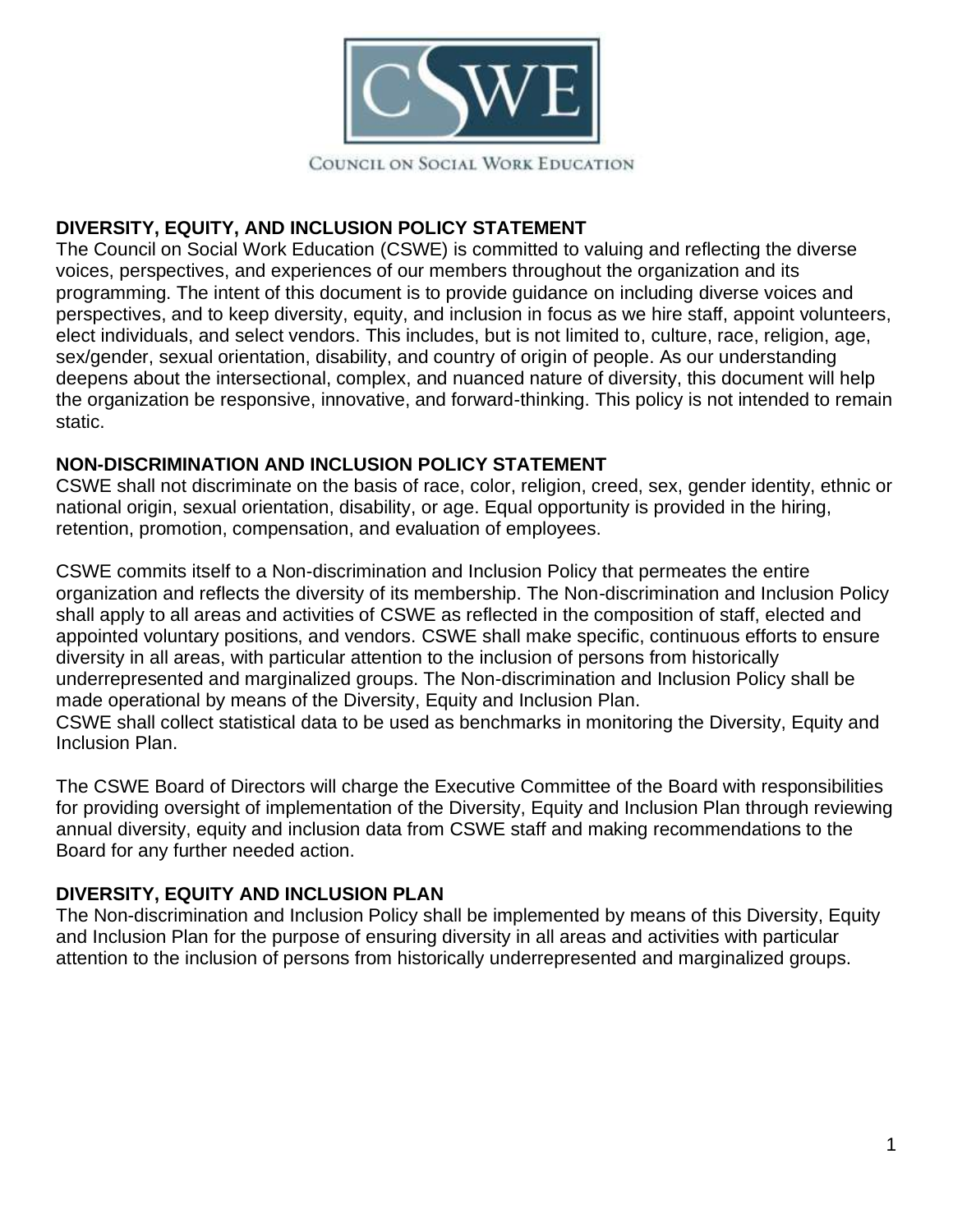

### COUNCIL ON SOCIAL WORK EDUCATION

### **Personnel**

The Diversity, Equity and Inclusion Plan shall apply to all full-time, part-time, regular, and contract/project positions, which were filled or created after February 25, 1993.

- 1. Every vacancy or new position, whether temporary or permanent, shall be announced to staff with adequate time to accommodate internal applications. External advertising shall include dedicated solicitation of applicants from under-represented groups.
- 2. The Human Resources (HR) staff shall maintain and analyze records related to recruitment, selection, hiring, and promotion processes and report the information as part of the annual Diversity Equity and Inclusion report to the Executive Committee of the Board.
- 3. The HR staff shall maintain records of grievances filed and actions taken which relate to Diversity, Equity and Inclusion and report the information annually to the Executive Committee of the Board.
- 4. As with other grievances, formal grievances that relate to diversity, equity and inclusion shall be referred to HR staff in accordance with personnel policies of CSWE.
- 5. The President/CEO shall hold administrative staff responsible for enforcing the Diversity, Equity and Inclusion Plan within their areas of responsibility. Performance in this area shall be a critical element and documented component of the regular performance evaluation.
- 6. Advise the Board of issues related to equal opportunity employment, nondiscrimination, and diversity, equity and inclusion as they may affect CSWE operations.

#### **Governance**

The Non-discrimination and Inclusion Policy shall apply to all elected and appointed positions at CSWE. The Board of Directors shall have responsibility for oversight of the Diversity, Equity and Inclusion Policy and Plan; CSWE staff shall manage implementation of the Diversity, Equity and Inclusion Plan and all relevant matters. CSWE budget shall support the administration of the Diversity, Equity and Inclusion Plan.

The Vice-Chair/Secretary and Executive Committee of the Board shall receive data related to all diversity, equity and inclusion efforts and shall develop recommendations for consideration by the Board of Directors as needed.

- 1. CSWE will maintain Diversity, Equity and Inclusion records related to personnel, elected, appointed, and volunteer positions, as well as vendors.
- 2. CSWE will ensure that a database of members is developed and maintained.
- 3. The President/CEO, in consultation with the Executive Committee of the Board of Directors, will develop annual diversity, equity and inclusion goals.
- 4. CSWE will provide annual diversity, equity and inclusion data to the Executive Committee of the Board of Directors to assess progress in meeting goals for the previous year, goals for the current year, and recommendations for improvement.